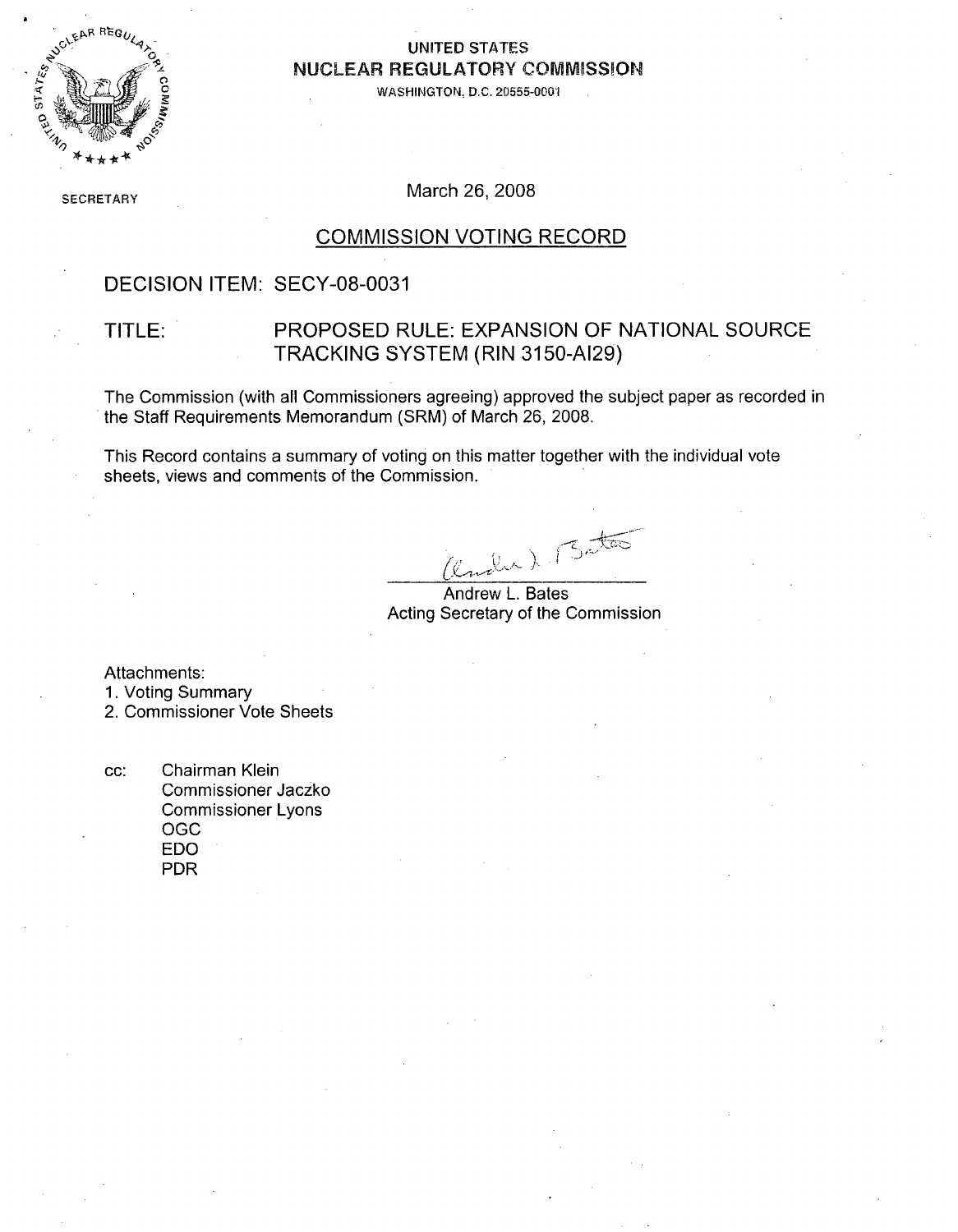# VOTING SUMMARY - SECY-08-0031

### RECORDED VOTES

|              | APRVD DISAPRVD ABSTAIN PARTICIP COMMENTS | <b>NOT</b> |                         | DATE    |
|--------------|------------------------------------------|------------|-------------------------|---------|
| CHRM. KLEIN  | X.                                       |            | X.                      | 3/20/08 |
| COMR. JACZKO | X                                        |            | X                       | 3/14/08 |
| COMR. LYONS  |                                          |            | $^{\circ}$ X $^{\circ}$ | 3/18/08 |

# COMMENT RESOLUTION

In their vote sheets, all Commissioners approved the staff's recommendation and provided some additional comments. Subsequently, the comments of the Commission were incorporated into the guidance to staff as reflected in the SRM issued on March 26, 2008.

 $\mathbf{I}$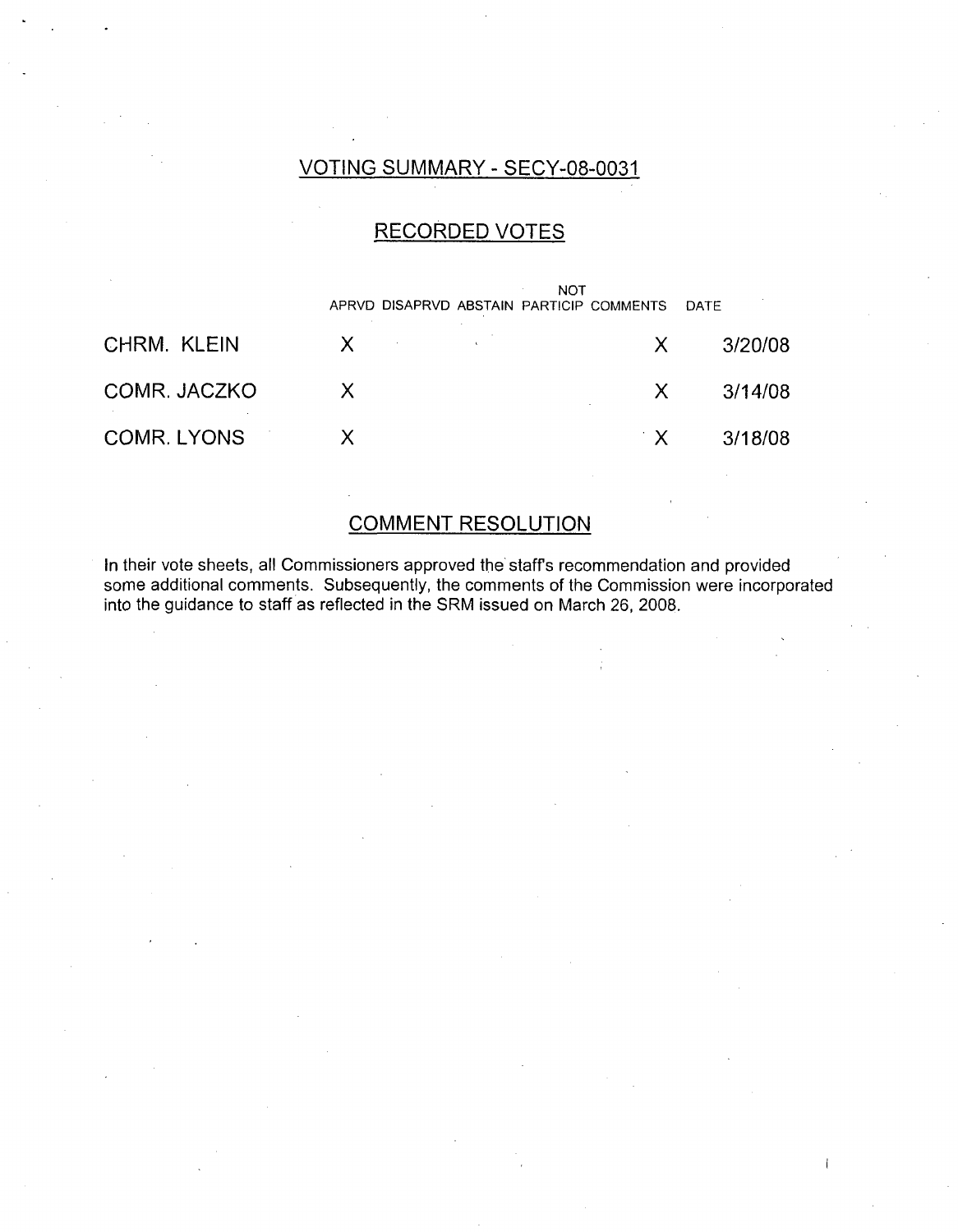### NOTATION VOTE

# RESPONSE SHEET

| TO: | <b>Annette Vietti-Cook, Secretary</b> |
|-----|---------------------------------------|
|-----|---------------------------------------|

FROM: CHAIRMAN KLEIN

SUBJECT: SECY-08-0031 - PROPOSED RULE: EXPANSION OF NATIONAL SOURCE TRACKING SYSTEM (RIN 3150-AI29)

| <b>Approved</b><br>XX    |              | Disapproved                  | <b>Abstain</b> |  |
|--------------------------|--------------|------------------------------|----------------|--|
| <b>Not Participating</b> |              |                              |                |  |
| <b>COMMENTS:</b>         | <b>Below</b> | Attached $_{\text{xx}}$ None |                |  |

**SIGNATURE** 

 $\frac{Z/20108}{\text{DATE}}$ 

Entered on "STARS" Yes  $\frac{1}{2}$  No \_\_\_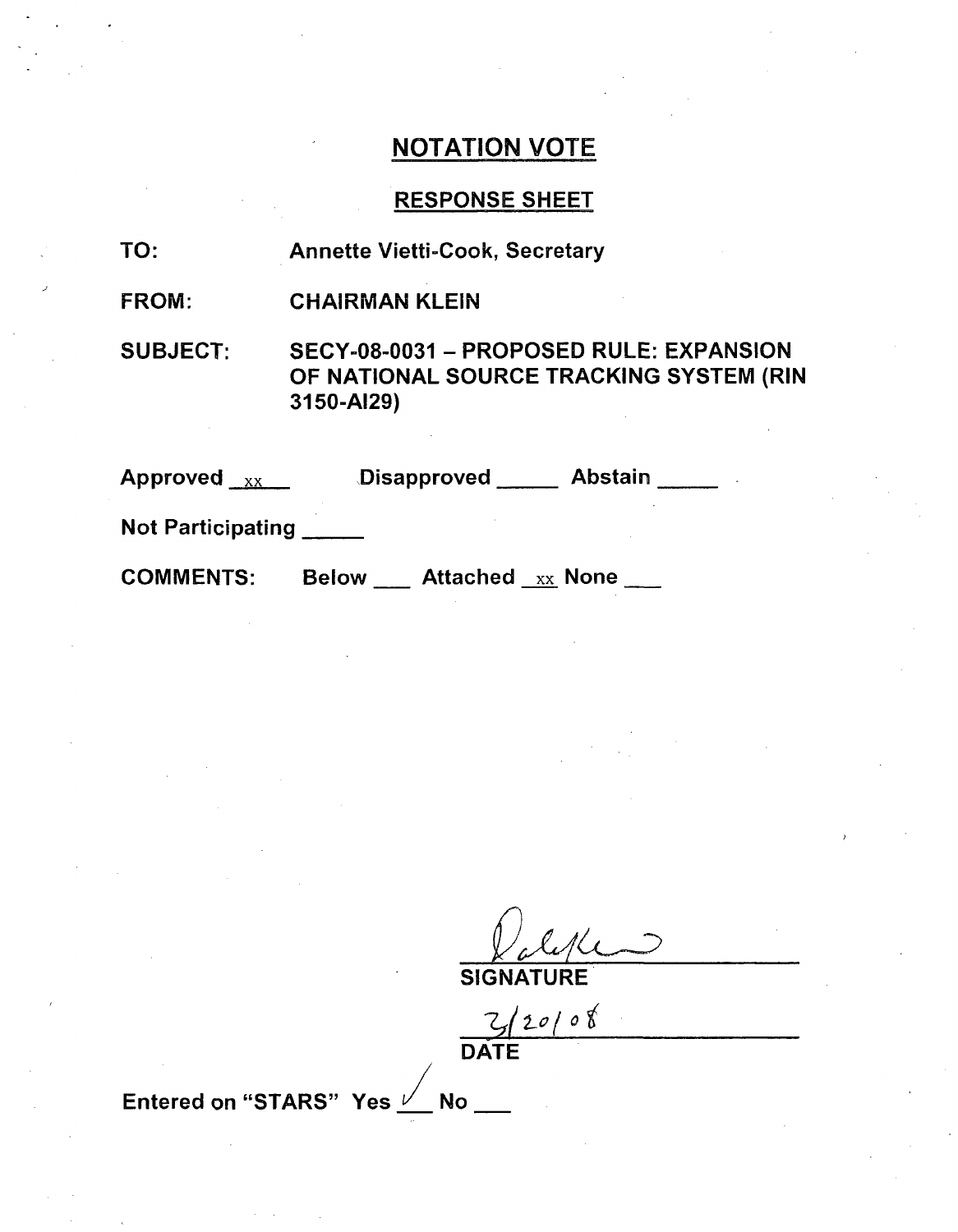#### Chairman Klein's Comments on **SECY-08-0031**

I approve the staff's recommendations in SECY-08-0031. I appreciate the staff's efforts in . developing these recommendations on a controversial issue. The Commission correctly and appropriately focused its initial efforts on the higher risk category 1 and 2 sources. It is now time to focus attention on category 3 and below sources. The Commission must balance the need to include sources of lesser risk significance in the tracking system with the need to maintain the tracking system as a means to track the more risk significant category 1 and 2 sources. I believe that category 3 sources should be added to the National Source Tracking System. But then, what is the proper cutoff value below category 3? Former Commissioner McGaffigan first proposed that the staff evaluate using a cutoff value of  $1/10<sup>th</sup>$  of category 3 values, although he did call it category 3.5. At the time the Commission did not have a reasonable estimate of the numbers of sources or licensees involved and the staff was directed to conduct the analysis and report back to the Commission. The staff's analysis, contained in SECY-08-0031, indicates that while there would be some additional burden on both the licensee and the regulator to include sources down to  $1/10<sup>th</sup>$  of category 3 values in the National Source Tracking System the advantages outweigh the burden from a national risk perspective and, just as important, the effort will not significantly detract from the effort to monitor category **1** and 2 sources. I recognize there will be an additional burden on both the NRC and Agreement States to impose and implement these additional tracking requirements, but the effort is justified in this case and this is a reasonable cutoff value.

In the effort to add these additional sources to the National Source Tracking System, staff should continue to coordinate and interact with the Agreement States to reduce the burden of this decision on Agreement State resources to the maximum extent practical.

In addition, I have one minor edit to the draft Federal Register Notice on page 4. In the second sentence to the first paragraph either delete the "(Ir-192)" or add the abbreviations for the other radionuclides listed in the sentence.

Dale **E.** Klein **/70 /O**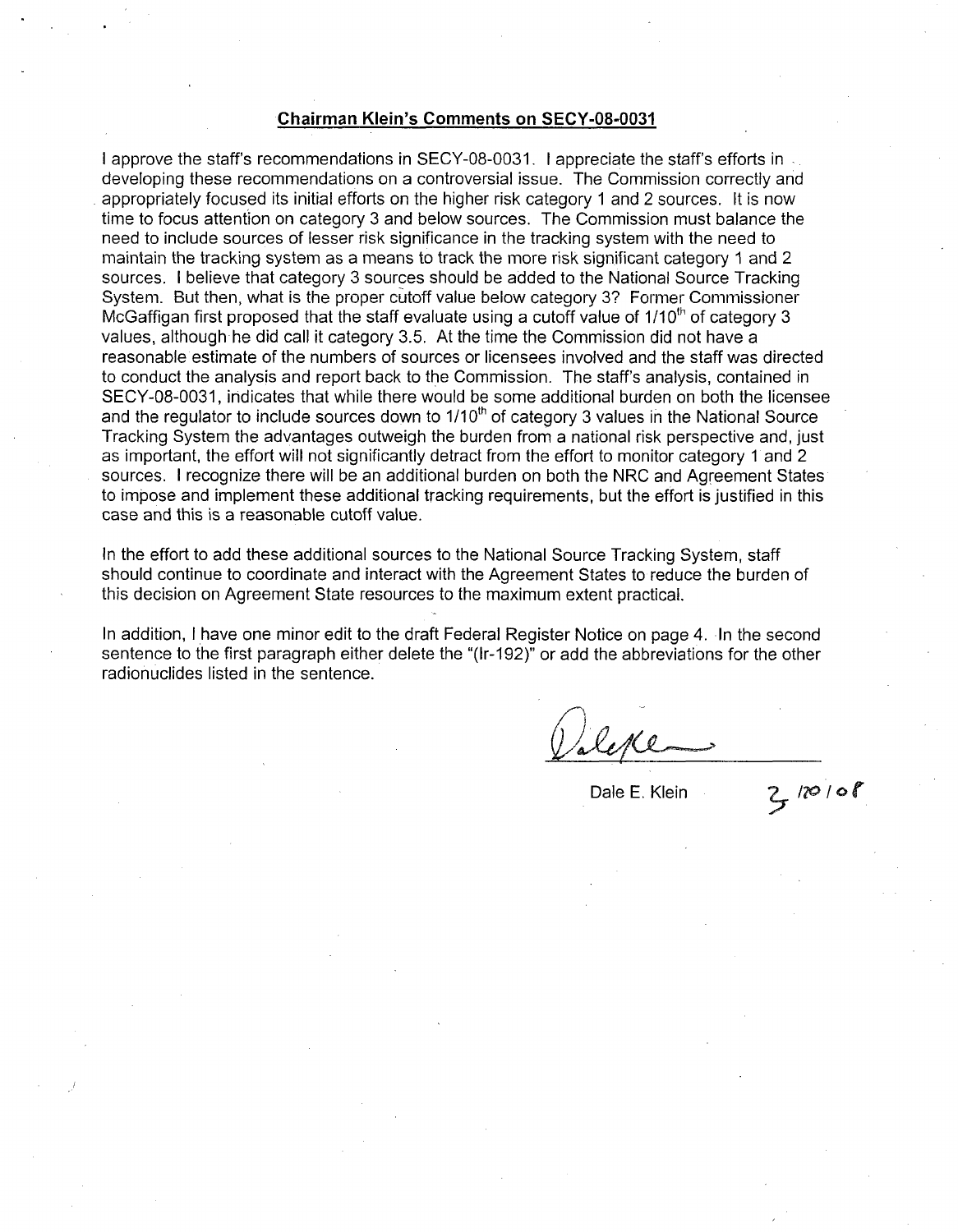# NOTATION VOTE

# RESPONSE SHEET

| TO:                      | <b>Annette Vietti-Cook, Secretary</b>                                                            |
|--------------------------|--------------------------------------------------------------------------------------------------|
| <b>FROM:</b>             | <b>COMMISSIONER JACZKO</b>                                                                       |
| <b>SUBJECT:</b>          | SECY-08-0031 - PROPOSED RULE: EXPANSION<br>OF NATIONAL SOURCE TRACKING SYSTEM (RIN<br>3150-AI29) |
| Approved X               | <b>Disapproved</b><br>Abstain                                                                    |
| <b>Not Participating</b> |                                                                                                  |

Below \_\_\_ Attached \_X None \_\_

*A* /

**SIGNATURE** 

 $3/4$ lor

DATE

Entered on "STARS" Yes X No \_\_

**COMMENTS:**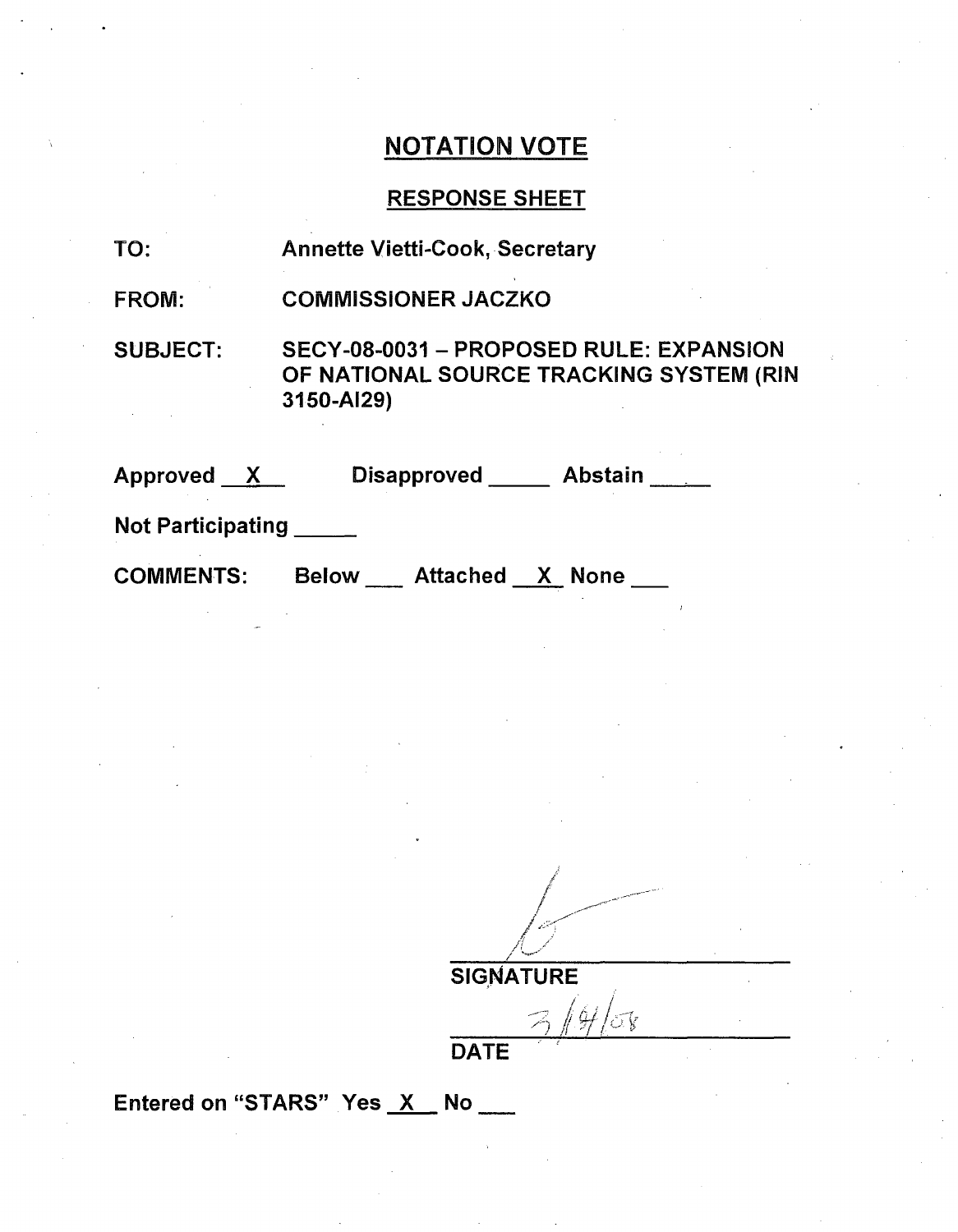#### Commissioner Jaczko's Comments on **SECY-08-0031** Proposed Rule: Expansion of the National Source Tracking System (RIN **3150-AI29)**

I approve of the staff's recommendation to publish in the Federal Register proposed amendments to 10 CFR 20 and 32 that would expand the National Source Tracking System (NSTS) reporting requirements. In general, I applaud the staff for addressing this important issue consistent with the previous direction provide to it by the Commission in the Staff Requirements Memorandum (SRM) for SECY-06-0094. The proposed expanded NSTS would include sources greater than or equal to  $1/10<sup>th</sup>$  of the Category 3 threshold identified in the International Atomic energy Agency's Code of Conduct.

I have long been an advocate of expanding the NSTS to include Category 3 sources because of the potential security threat posed by these sources in the aggregate. The Radiation Source Protection and Security Task Force report to the President and Congress recommended the Commission take action to comprehensively address adding Category 3 sources to the NSTS. The U.S. Nuclear Regulatory Commission's (NRC) Office of the Inspector General recommended that the NRC staff look at expanding the'tracking system to include all categories of sources and bulk material (OIG-06-A-10). Lastly, the Government Accountability Office (GAO) in more than one report recommended that the agency make improvements to how we secure sources (GAO-05-967 and GAO-07-1038T).

I believe the staff, in this proposed rule, has addressed the concerns raised in previous reports concerning the need to nationally track sources below the Category 2 threshold limits. In this instance, the staff analysis identified the need to secure additional sources because of "situations where a licensee's aggregate sources would create larger (more dangerous) quantities." I support the staff's recommendation to expand the NSTS beyond Category 3 to add sources that are 1/10<sup>th</sup> of the threshold level (or the high end of Category 4). Requiring these additional sources to be tracked nationally further reduces the potential to aggregate sources to a more dangerous level. I agree with the staff's analysis to expand the system to include these additional sources, in part, because of the "additional improvement in accountability and control." I also support the staff's proposed NSTS expansion since adding these sources "would not divert attention from the monitoring of higher-risk Category 1 and 2 sources."

I believe that expansion of the NSTS is crucial to ensuring that a comprehensive security framework is in place to protect the American people from the threat of a dirty bomb. Just as important, is the ongoing work by the staff to respond to the GAO investigation into our materials licensing process. This proposed rule has the added benefit of responding to one of the many recommendations made by the GAO resulting from their investigation in 2007. Additionally, I look forward to the staff providing all of its recommendations to improve how we license and secure radioactive materials as it completes its efforts directed by the Commission under the SRM to SECY-07-0147.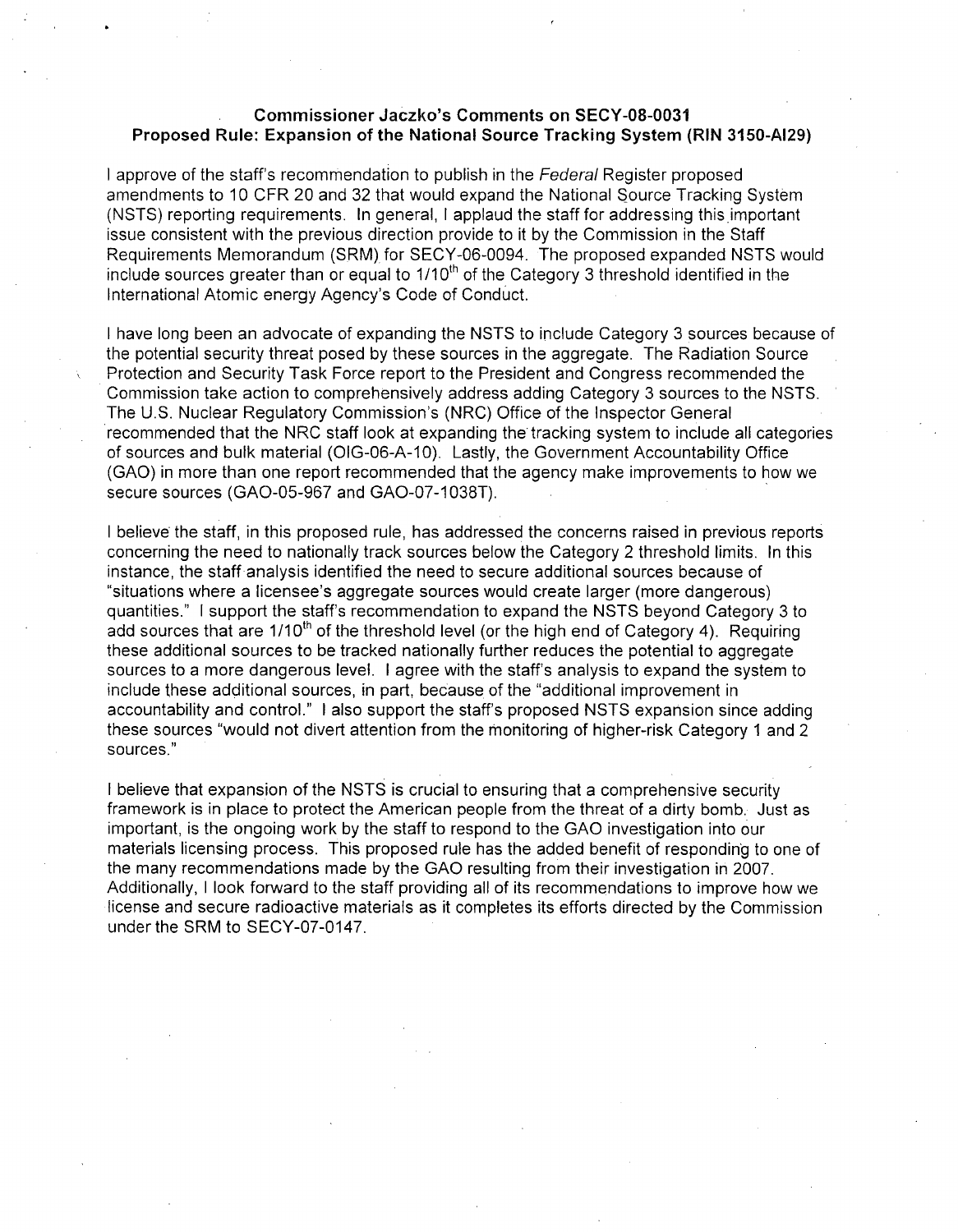Lastly, I would encourage the staff to continue its efforts to evaluate technological solutions to incorporate a more definitive means of source tracking into the NSTS in the future. I believe the staff, in its evaluation of potential tagging and tracking technologies, should evaluate interim solutions such as the use of RFID or the use **GPS** until a more permanent solution can be developed. I would also encourage the staff to look at efforts underway within the Department of Defense and the Environmental Protection Agency to track shipments of concern to them as a potential interim solution for tracking sources.

Gregory B. Jaczko <sup>11</sup>/ Date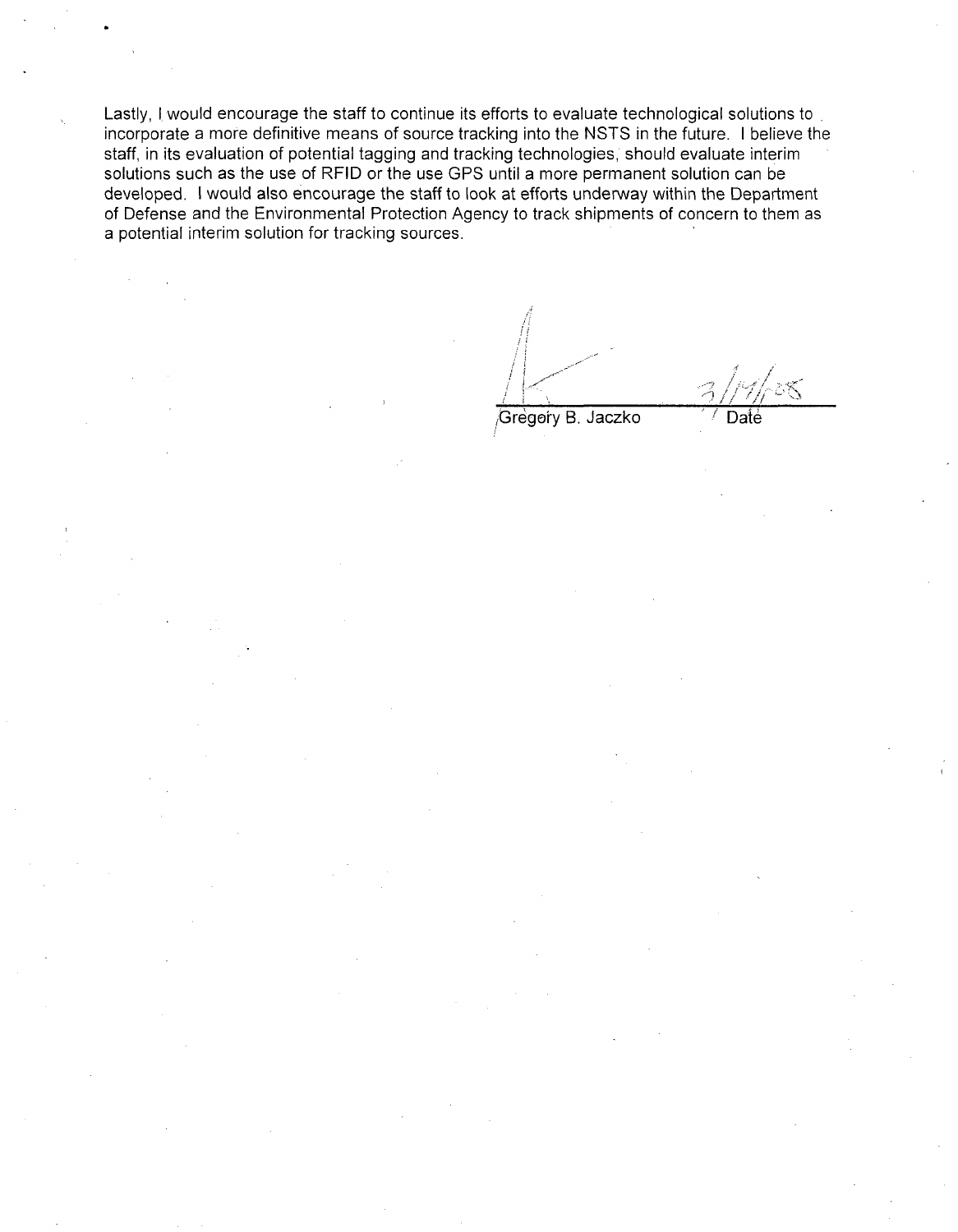# NOTATION VOTE

# RESPONSE SHEET

| TO:                      | <b>Annette Vietti-Cook, Secretary</b> |                   |                                                                                    |
|--------------------------|---------------------------------------|-------------------|------------------------------------------------------------------------------------|
| <b>FROM:</b>             | <b>COMMISSIONER LYONS</b>             |                   |                                                                                    |
| <b>SUBJECT:</b>          | 3150-AI29)                            |                   | SECY-08-0031 - PROPOSED RULE: EXPANSION<br>OF NATIONAL SOURCE TRACKING SYSTEM (RIN |
| <b>Approved X</b>        | <b>Disapproved</b>                    | <b>Abstain</b>    |                                                                                    |
| <b>Not Participating</b> |                                       |                   |                                                                                    |
| <b>COMMENTS:</b>         | <b>Below</b>                          | <b>Attached X</b> | <b>None</b>                                                                        |

SIGNATURE

 $\frac{3}{\sqrt{8}}$ 

Entered on "STARS" Yes  $\sqrt{ }$  No \_\_